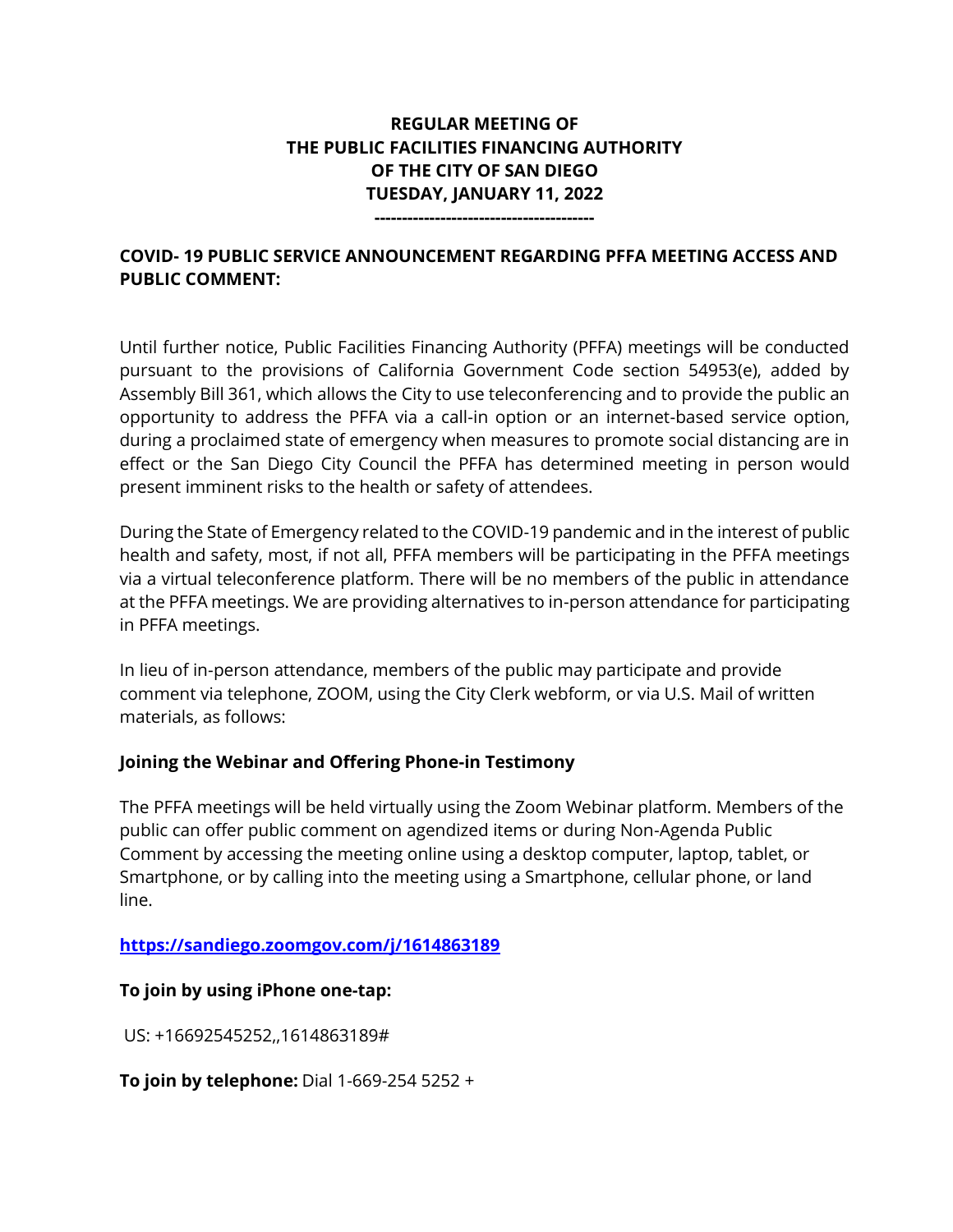## When prompted, input **Webinar ID: 161 486 3189 #**

# **How To Speak To A Particular Item or during Non-Agenda Public Comment:**

When the Clerk introduces the item you would like to comment on (or indicates it is time for Non-Agenda Public Comment), raise your hand by either tapping the "Raise Your Hand" button on your computer, tablet, or Smartphone, or by dialing \*9 on your phone. You will be taken in the order in which you raised your hand. You may only speak once on a particular item.

When the Clerk indicates it is your turn to speak, unmute your phone by tapping the Unmute button on your computer, tablet or Smartphone, or dial \*6 on your phone.

**Comment on Agenda Items, Non-Agenda Public Comment, and Closed Session Public Comment** may be submitted using the **webform** indicating the comment type and item number (if relevant) for which you wish to submit your comment. Comments received by 8:00 AM the day of the meeting will be distributed to the PFFA and posted online with the meeting materials. All webform comments are limited to 500 words but may include attachments. Comments received after 8:00 AM the day of the meeting but before the item is called will be submitted into the written record for the relevant item.

**Written Materials**. Instead of submitting written materials as an attachment to the webform you may submit via U.S. Mail to the City Clerk's attention at 202 C Street, MS2A San Diego, CA 92101. Materials submitted via U.S. Mail must be received one business day prior to the meeting to be distributed to the PFFA. Comments received via U.S. Mail on the day of the meeting will be submitted into the written record for the relevant item.

The public may view the meetings on public television (within the City of San Diego only) on City TV Channel 24 for Cox Communications and Spectrum or Channel 99 for AT&T U-verse, or [view the meetings online \(link](http://sandiego.granicus.com/ViewPublisher.php?view_id=31) is external)

# **REQUESTS FOR ACCESSIBILITY MODIFICATIONS OR ACCOMMODATIONS**

As required by the Americans with Disabilities Act (ADA), requests for agenda information to be made available in alternative formats, and any requests for disability-related modifications or accommodations required to facilitate meeting participation, including requests for alternatives to observing meetings and offering public comment as noted above, may be made by contacting the City Clerk at (619) 533-4000 or [mailto:cityclerk@sandiego.gov.](mailto:cityclerk@sandiego.gov) The City is committed to resolving accessibility requests swiftly in order to maximize accessibility.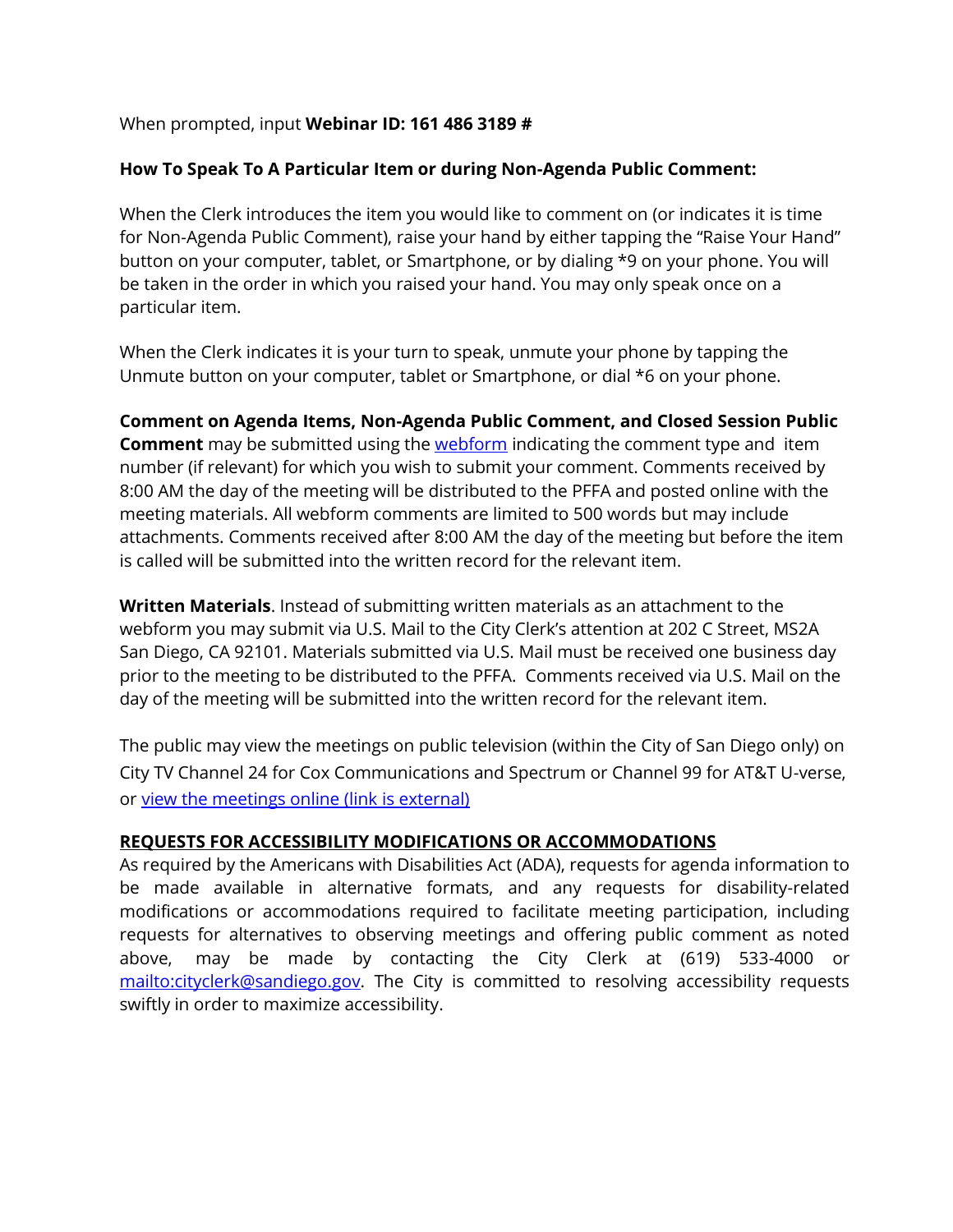Pursuant to the provisions of the Ralph M. Brown Act, notice is being given that a Meeting of the Board of Commissioners of the Public Facilities Financing Authority of the City of San Diego will be held virtually on Tuesday, January 11, 2022, at 2:00 p.m., or soon thereafter at:

LOCATION: **Virtual Meeting <https://sandiego.zoomgov.com/j/1614863189>**

**or** Dial 1-669-254 5252 + When prompted, input **Webinar ID: 161 486 3189 #**

### **FOR INFORMATION CALL: David Powell at (619) 235-5894**

#### **APPROVAL OF MINUTES**

[November 2, 2021](https://www.sandiego.gov/sites/default/files/1102pffa.pdf)

# **ADOPTION AGENDA, DISCUSSION AND OTHER LEGISLATIVE ITEMS**

DISCUSSION, RESOLUTIONS TO BE ADOPTED:

# **Item FA-1 [Authorization of the Public Facilities Financing Authority of the City](https://www.sandiego.gov/sites/default/files/pffa_fa-1_1-11-2022.pdf.pdf)  [of San Diego Sewer Revenue Bonds and certain other agreements](https://www.sandiego.gov/sites/default/files/pffa_fa-1_1-11-2022.pdf.pdf)  [and actions in connection therewith.](https://www.sandiego.gov/sites/default/files/pffa_fa-1_1-11-2022.pdf.pdf)**

Total Estimated Cost of Proposed Action and Funding Source: Based on current interest rates, the City estimates the cost of borrowing an additional \$282 million for 30 years at a 2.82% interest rate as an average annual debt service of approximately \$14.3 million. The bonds will be limited obligations of the Authority payable solely from Wastewater System Net Revenues. The financing costs (i.e., Municipal Advisor, Bond/Disclosure Counsel, Underwriters, etc.) will be paid from bond proceeds.

Proposed Actions:

(FA-2022-1)